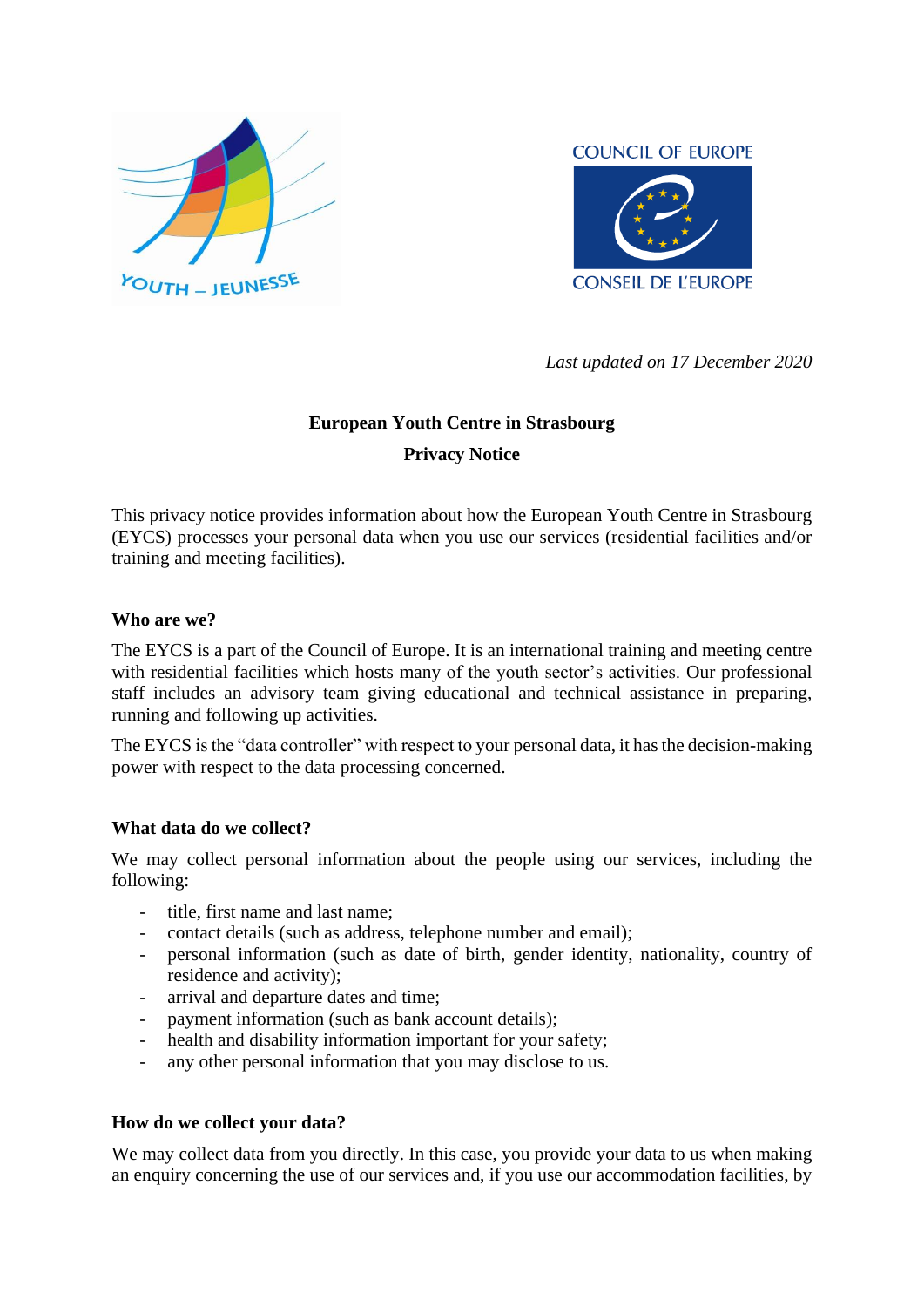filling in the registration form at our reception upon your arrival. You may also provide your personal information to us while using our services or after your departure.

We may also collect your personal data from the organiser of group activities.

| <b>Purpose</b>                                                                                                                                      | <b>Retention period</b>                                                                                                                                                                                    |  |  |
|-----------------------------------------------------------------------------------------------------------------------------------------------------|------------------------------------------------------------------------------------------------------------------------------------------------------------------------------------------------------------|--|--|
| Delivering our services to you, including<br>managing<br>accommodation requests<br>and<br>catering.                                                 | 10 years in our electronic database and no<br>longer that 2 years in a paper file after the<br>completion of your stay or of your<br>participation in an activity.                                         |  |  |
|                                                                                                                                                     | The same retention periods apply where your<br>personal data was collected as part of an<br>enquiry which did not result in the use of our<br>services.                                                    |  |  |
| Managing your stay or your participation in<br>an activity, including managing access to<br>rooms, catering and monitoring your use of<br>services. | For the duration of your<br>stay<br>your<br>$\sqrt{2}$<br>participation in an activity.                                                                                                                    |  |  |
| Administering payments for our services or<br>reimbursement of services provided by you.                                                            | 10 years from completion/delivery of the<br>services                                                                                                                                                       |  |  |
| Searching for people inside the EYCS in case<br>of a serious event affecting it (such as a<br>natural disaster).                                    | For the duration of your<br>stay $/$<br>your<br>participation in an activity.                                                                                                                              |  |  |
| Supporting your medical safety, well-being<br>and welfare requirements.                                                                             | Information about your dietary requirements,<br>if any, will be retained for the duration of<br>your stay / your participation in an activity.                                                             |  |  |
|                                                                                                                                                     | Where you provide us with information<br>related to your health, such information may<br>be kept in our records and deleted along with<br>the other information.                                           |  |  |
| Compiling statistics for reporting purposes.                                                                                                        | For statistical purposes we collect the data on<br>your nationality, gender identity, country of<br>and age, which is<br>residence<br>stored<br>indefinitely. The other data are anonymised<br>or deleted. |  |  |

|  |  | For which purposes do we process your data and for how long do we retain them? |
|--|--|--------------------------------------------------------------------------------|
|  |  |                                                                                |

#### **Data storage and data security**

The EYCS stores the information (i) in paper files which are kept within the EYCS premises in Strasbourg and (ii) in the secured electronic system. Both can only be accessed by the Council of Europe staff members responsible for the management, payment, accounting and auditing of our services. The electronic information is stored on the Council of Europe servers located within the European Union.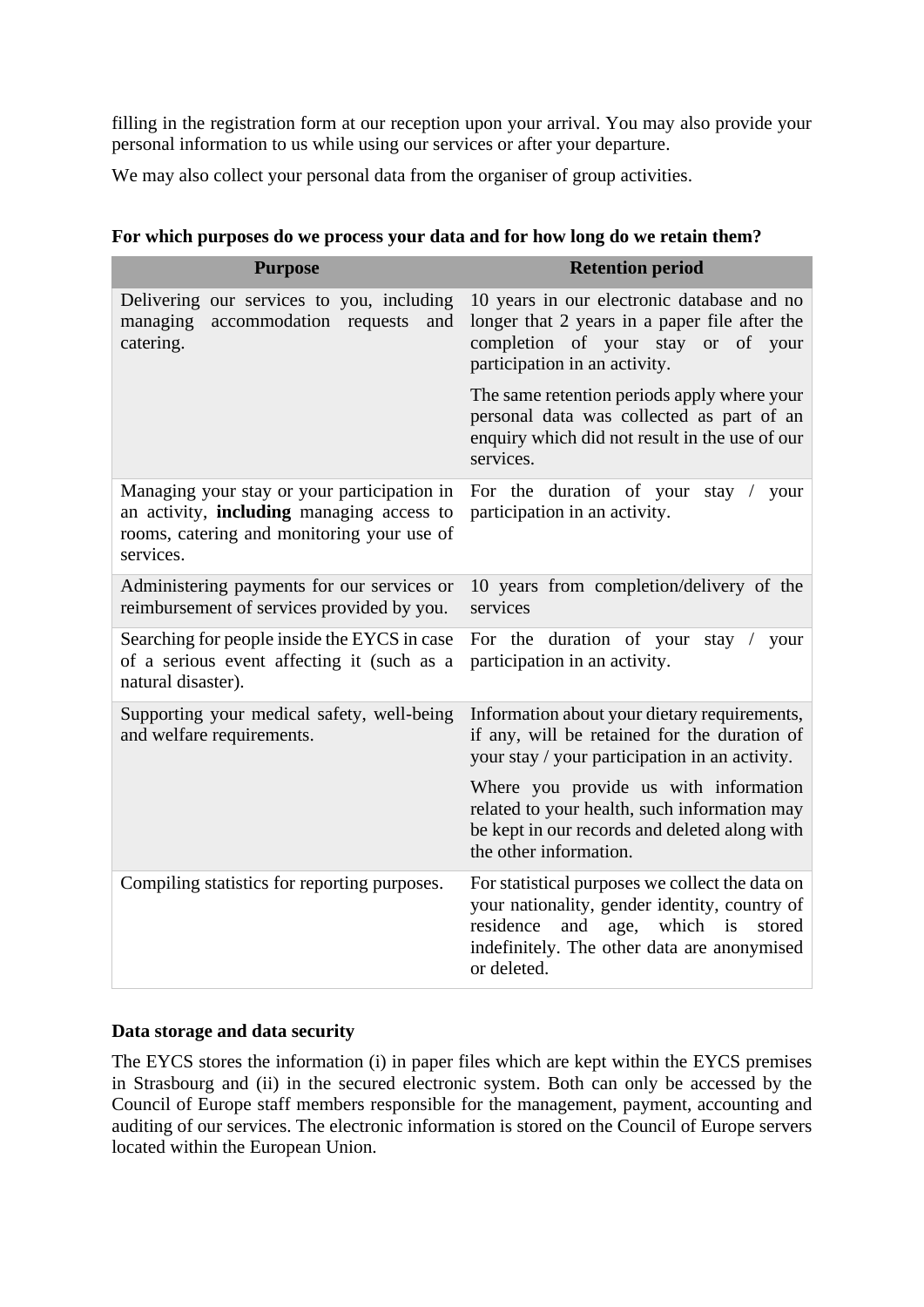The EYCS has put in place appropriate technical and organisational measures to protect your personal information from being accidentally lost, used or accessed in an unauthorised way, altered or disclosed (such as intrusion prevention, account access techniques, means of physical protection etc.)

### **Who my data may be shared with?**

For accounting purposes, your personal data may be shared with the Council of Europe's Treasury, Payments and Accounting Department as well as with the Council of Europe's auditors

As a general rule, the EYCS will not share your personal data with third parties outside of the Council of Europe without your consent. However, we may have a duty to disclose your personal data to third parties, such as medical services or the police, in order to comply with a legal obligation or to protect your vital interests and/or security or vital interests and/or security of other persons (see also Data related to COVID-19 below). Where your data is shared with third parties, we will seek to share the minimum amount necessary.

## **Do we intend to transfer personal data to third countries?**

As a general rule, we do not transfer personal data to third countries. We may, however, do so where important public interests require such transfer (see also Data related to COVID-19 below).

# **Data related to COVID-19**

Having regard to the current circumstances related to COVID-19 pandemic, upon your arrival at the EYCS we will ask you to sign a written undertaking to inform us of any COVID-19 symptoms that you may have during your stay or within 15 days after your departure.

Should you display symptoms during your stay, or suspect you may have been in contact with someone with COVID-19, we will contact either the Council of Europe's Medical Service during working hours, or the French Service of Urgent Medical Aid (SAMU) outside working hours. We will have to provide them your name and surname, contact details (phone number and/or e-mail address) and the description of your symptoms. Any information on COVID-19 symptoms that you have provided to us will be destroyed after one month at the latest.

Your medical data related to the subsequent treatment will be processed by either the Medical Service or the SAMU respectively and will not be shared with us.

If you have informed us about COVID-19 symptoms during your stay or within 15 days after your departure, we will be under an obligation to inform the persons you have been in contact with accordingly. However, we will not disclose to them your identity unless you give your explicit consent for us to do so.

### **Do we do automated decision making, including profiling?**

No.

**What is the legal basis of the processing?**